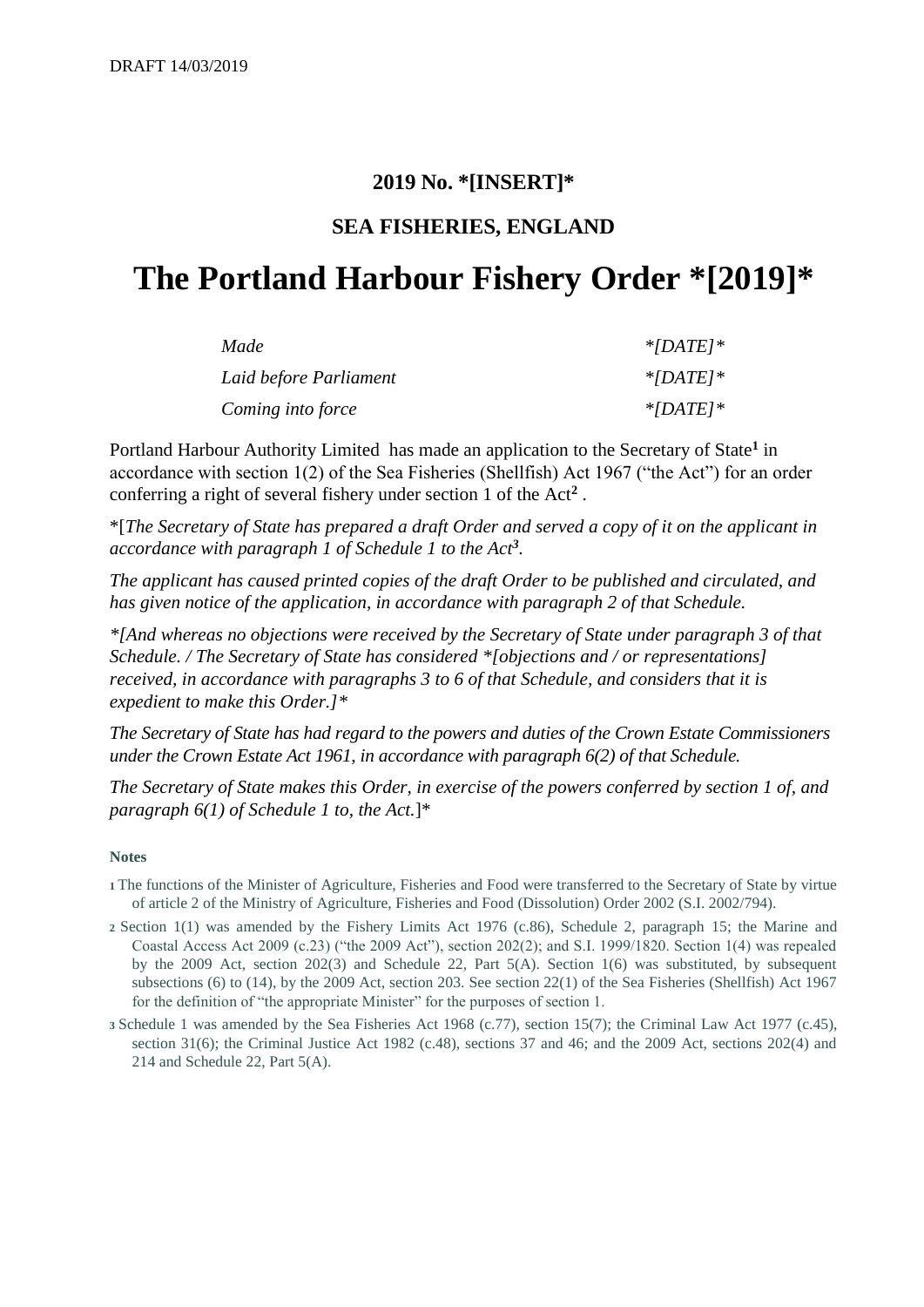#### **1.— Citation, extent, commencement and interpretation**

#### (1) This Order—

- (a) may be cited as the Portland Harbour Fishery Order 2019;
- (b) extends to England and Wales; and
- (c) comes into force on \*[DATE]\*.
- (2) In this Order—

"the Company" means Portland Harbour Authority Limited, whose registered office is at Bingham's Melcombe, Dorchester, Dorset DT2 7PZ;

"the fishery area" means that area of Portland Harbour on the South coast of England described as "the harbour" in article 2 of the Portland Harbour Revision Order 1997;

"the management plan" means the management plan marked 'Portland Harbour Fishery Order 2019 Management Plan' submitted to the Secretary of State by the Company on \*[DATE]\* and deposited at the offices of the Secretary of State for Environment, Food and Rural Affairs, Nobel House, 17 Smith Square, London SW1P 3JR;

"laying" means a part of the fishery area with respect to which a lease has been or is to be granted;

"lease" means a lease of the right of several fishery for shellfish conferred by article 2.

#### **2. Right of several fishery**

(1) Subject to the provisions of this Order there is conferred on the Company for a period of \*[20 years]\* commencing on \*[DATE]\* the rights of several fishery for shellfish in the fishery area.

#### **3. Management plan**

The Company must manage the fishery area in accordance with the management plan.

#### **4.— Review of management plan**

(1) In \*[INSERT YEAR]\* and in each year thereafter of the period referred to in article 2, the Company must, before \*[DATE]\*, review the management plan.

(2) At least 4 weeks before the date of such publication, the Company must notify the interested parties in writing of any proposed changes to the management plan.

(3) The Company must, before publishing the updated management plan, take account of any representations it receives in writing from any interested party on the plan or any proposed changes to it.

(4) In paragraph (3), "interested party" means—

- (a) the Secretary of State;
- (b) the Crown Estate;
- (c) Natural England;

(d) the IFC Authority for the relevant district under the Marine and Coastal Access Act 2009;

(e) The Portland Harbour Consultative Committee;

(f) any person likely to be affected by the management plan or changes to it; or

(g) any person whom the Company considers may be the owner, lessee or occupier of the fishery area.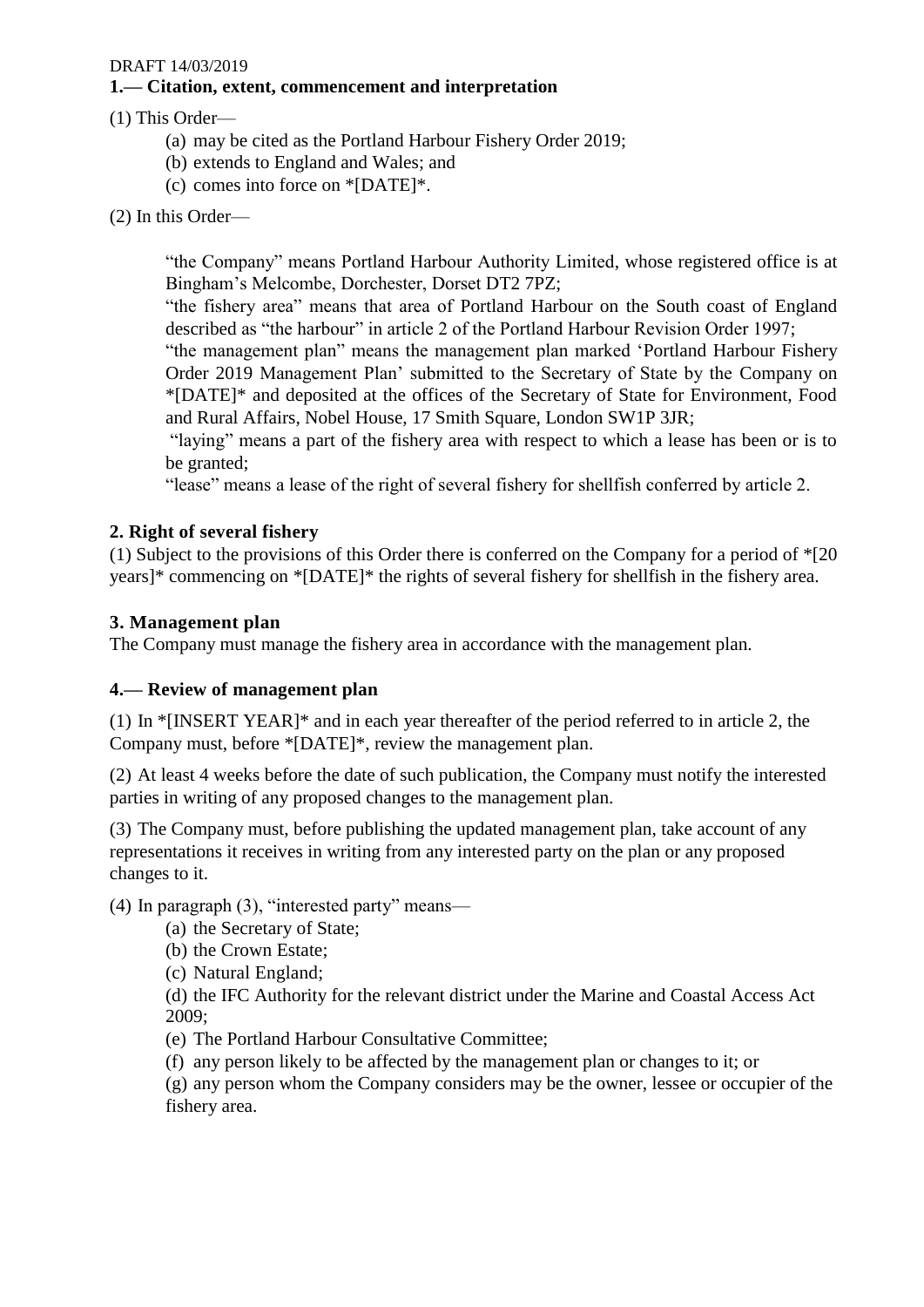#### DRAFT 14/03/2019 **5.— Provisions relating to leases**

(1) The following provisions of this article apply in relation to any lease granted or to be granted by the Company with respect to any part of the fishery area (referred to as a "laying").

(2) The Company must mark, or require all layings in the fishery area to be marked, in such manner as the Secretary of State may from time to time approve.

(3) The marks defining the limits of each laying to which paragraph (2) applies must be maintained in position and in good repair by the Company or, if so stipulated in the lease, by the lessee.

(4) A lease has effect as if the right which it confers on the lessee were conferred by an order under section 1 of the Sea Fisheries (Shellfish) Act 1967, and as if any terms and conditions contained in the lease were contained in such an order.

(5) A lease must provide that it may be terminated by the Company in the event that the lessee is in breach of any provisions of this article, or of any provision of the lease, and the Company must take all reasonable steps to monitor compliance with such provisions.

## **6.— Account of income and expenditure and other information**

(1) The Company must provide to the Secretary of State annual accounts of income and expenditure under this Order and such other information relating to this Order and to the fishery area in such form and at such times the Secretary of State may reasonably require.

(2) The Company must allow a person authorised by the Secretary of State to inspect the fishery area and all accounting records and other documents in the possession of the Company relating to this Order and to the fishery area.

(3) The Company must give any person authorised for the purposes of paragraph (2) such information in its possession relating to the Order and to the fishery area as that person may reasonably require.

## **7.— Statutory undertakers**

(1) Nothing in this Order prejudicially affects the lawful activities of a statutory undertaker in exercising that undertaker's statutory functions or authority.

(2) In paragraph 1 "statutory undertaker" has the meaning given in section 262(1) of the Town and Country Planning Act 1990 and article 1(2) of the Town and Country Planning (General Permitted Development) Order 1995**<sup>1</sup>** and includes—

(a) a person operating an electronic communications code network within the meaning given in paragraph 1(1) of Schedule 17 to the Communications Act 2003; and (b) any person or body carrying out coast protection work within the meaning of the Coast Protection Act 1949**<sup>2</sup>** in accordance with any consent or approval under that Act.

## **8. Rights of the Crown**

Nothing in this Order shall affect prejudicially any estate, right, power, privilege or exemption of the Crown, and in particular nothing herein contained shall authorise the Company to take, use or in any manner interfere with any portion of the shore or bed of the sea or of any river, channel, creek, bay or estuary or any land, hereditaments, subjects or rights of whatever description belonging to Her Majesty in right of the Crown and under the management of the Crown Estate Commissioners.